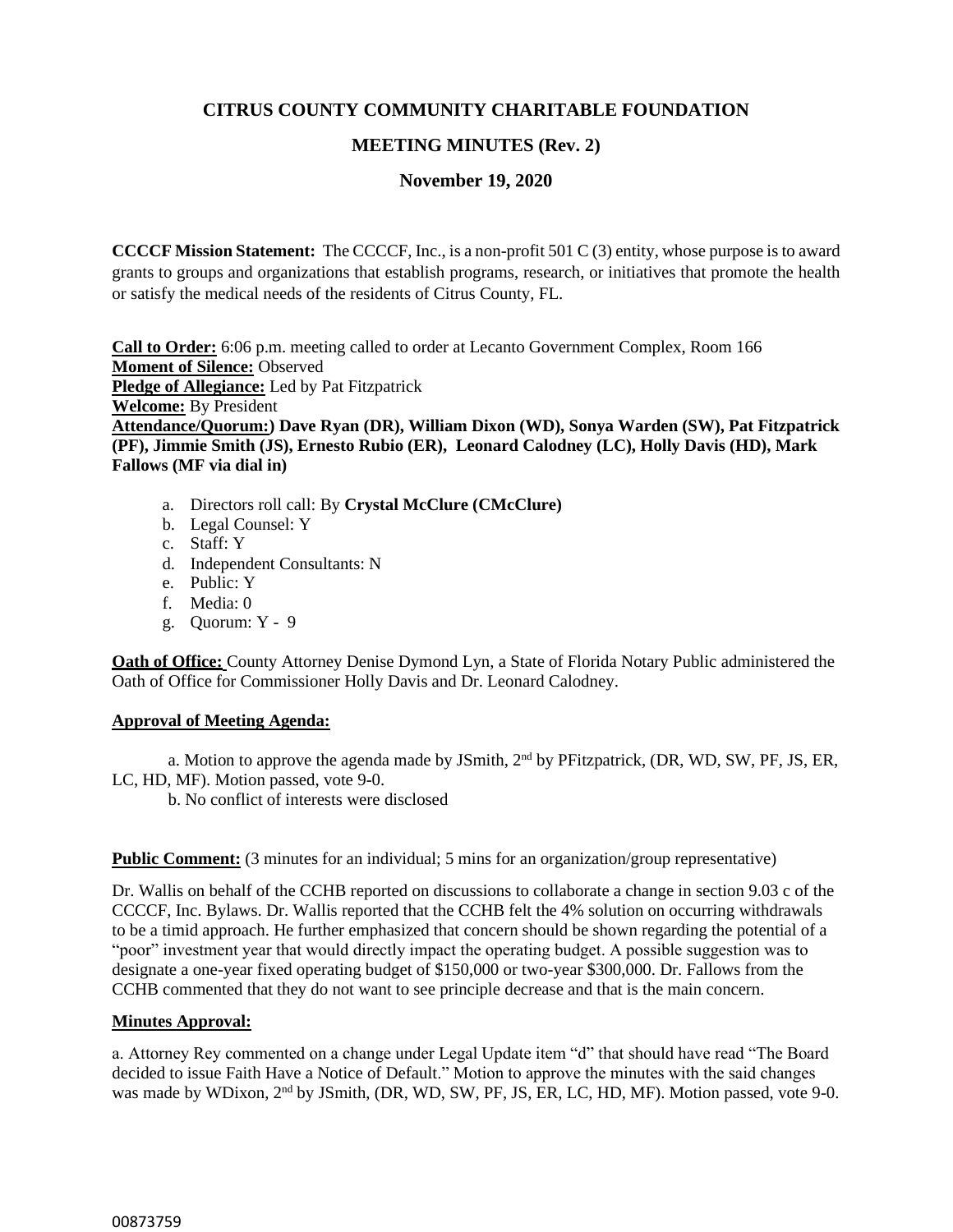# **Legal Notice:** November 12, 2020

### **New Business:**

a. Oaths of Office were administered to the two new directors joining the Board for their first meeting.

b. JRey reported that a sharefile was distributed to Board members with the Board's current policies and procedures. The Table of Contents that accompanied the policies and procedures is color coded: blue represents legal documents, green represents current policies, orange represents suggested policies with no definitive action. CMcClure suggested the Board take time to review the policies thoroughly for any needed changes as well as allow the new Board members to review. The Board will table until the December 10th for approval.

c. WDixon commented about the recognition of Sophia Diaz-Fonseca as past President and grants Chair. CMcClure will have a plaque prepared and invite SDF to the December  $10<sup>th</sup>$  meeting.

## **Treasurer's Report:**

a. A motion to accept the Treasurers Report was made by JSmith, 2<sup>nd</sup> by SWarden (DR, WD, SW, PF, JS, ER, LC, HD, MF). Motion passed, vote 9-0.

b. CMcClure referenced the excel chart with the invoices for authorization of payment. A motion to approve the payment of invoices was made by JSmith,  $2<sup>nd</sup>$  by WDixon (DR, WD, SW, PF, JS, ER, LC, HD, MF). Motion passed, vote 9-0.

c. No report on banking services other than the signature cards were being updated.

#### **Unfinished/Old Business:**

a. Investment Policy Statement revision: bonding requirements, meeting frequency, and the auditing requirements were all addressed as items for discussion. JRey advised that certain changes in the IPS be approved to address items from the Clerk's Office Draft Audit Report. A motion to approve the changes to the IPS to address the draft audit issues was made by JSmith, 2<sup>nd</sup> by HD, (DR, WD, SW, PF, JS, ER, LC, HD, MF). Motion passed, vote 9-0.

WDixon made a motion to strike the quarterly meeting requirements for the Investment Committee and make it Ad Hoc, 2<sup>nd</sup> by JSmith. Discussion ensued. All in favor: (LC, JS, PF, WD) All not in favor: (MF, HD, SW, ER, DR). Motion Failed, vote 4-5.

WDixon made a motion to change the bonding requirement to be only for the Investment Chair,  $2<sup>nd</sup>$  by JSmith. Discussion ensued. In response to the discussion, JRey suggested the change be stated as "Any member of the Board or Investment Committee with authority and access to move funds shall be bonded." WDixon withdrew amended his motion to incorporate JRey's suggested language, JSmith 2<sup>nd</sup>, (DR, WD, SW, PF, JS, ER, LC, HD, MF). Motion passed, vote 9-0.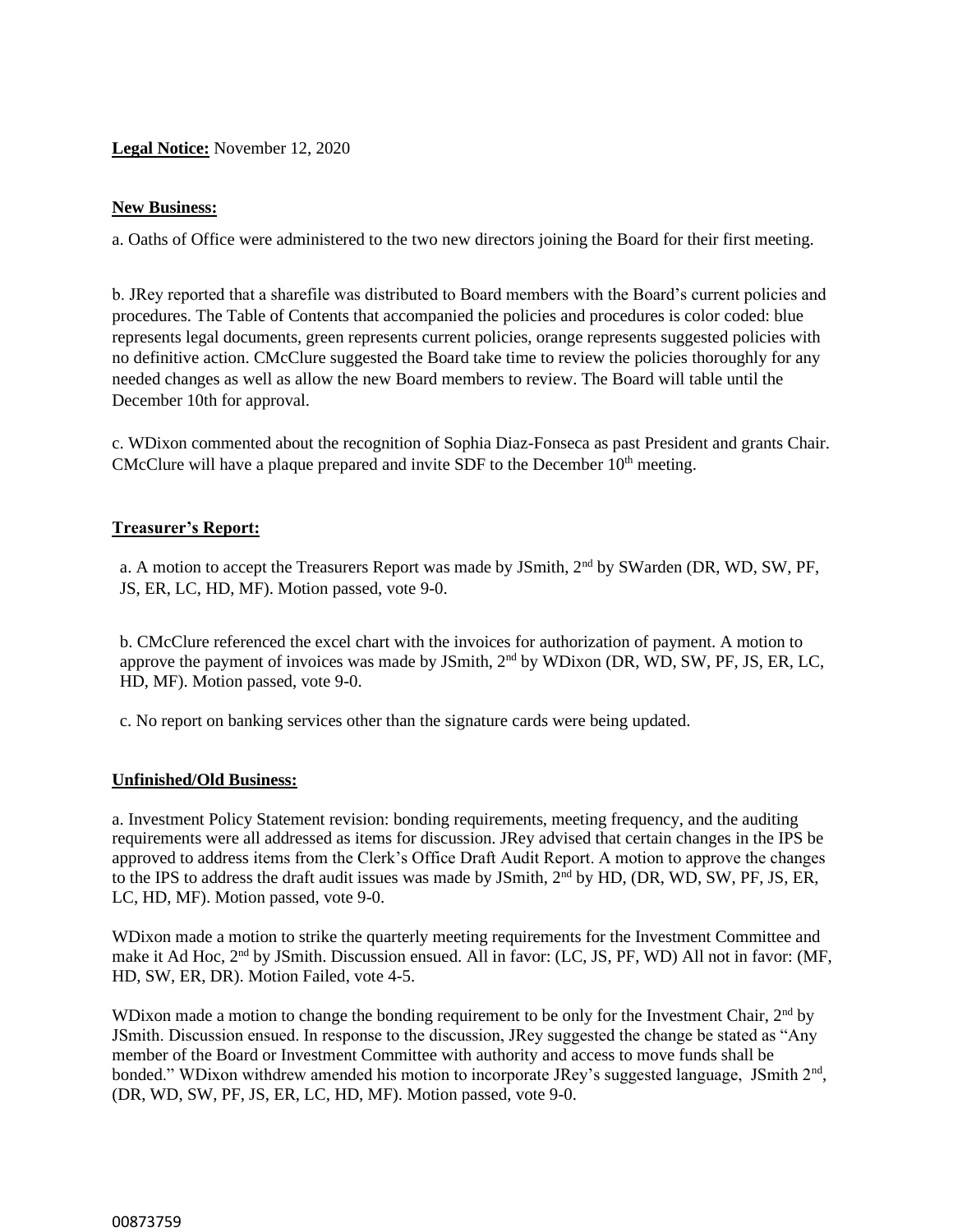CMcClure said that items  $b \& c$  were duplicate errors from previous meeting minutes.

Other: JRey mentioned that she researched Grant Cycle 9 applicant Friends of the Nature Coast Hospice for the Chapter 11 Bankruptcy and it was accurate. Therefore, they will not go on to the next stage of the Grant Proposal process.

#### **Ad Hoc Committee Reports:** *None currently*

### **Standing Committee Reports:**

a. Investment Committee:

- 1. WDixon reported that the Quarterly Report has been received from AndCo. and it looks incredibly good. No changes were recommended by AndCo currently.
- 2. WDixon reported that the proposed change to the Bylaws Section 9.03(c) would preserve the principal at 4% and would limit expenditures to 4% maximum. A motion to accept the 4 % was made by JSmith, 2nd by WDixon (DR, WD, SW, PF, JS, ER, LC). Nay-(HD, MF). Motion passed, vote 7-2. Discussion ensued. Discussion opened to the public. Dr. Wallis spoke as a public member. Discussion ensued. Mention was made by DRyan of the need to determine if a Bylaws committee might be needed to address issues at hand.

WDixon stated that the CCHB reviewed the proposed Bylaw Amendment to section 9.03-c, however it is still pending a decision. Dr. Wallis stated the CCHB will meet on Monday and anticipates a decision on approval or not.

- b. Grants Committee: *No report*
- c. Personnel Committee: *No report*
- d. Audit Committee: *No report*

## **Legal Update:**

a. JRey stated that no report needed for legal. She did state that the Board needed to appoint Committee members. ERubio and HDavis volunteered for the Grants Committee. LCalodney volunteered for the Audit Committee. JSmith volunteered for the Personnel Committee.

#### **Public Comment:**

Dr. Wallis made mention of the need of an AdHoc Bylaws Committee. It will be tabled under Old Business in December's meeting. He reported on the discussions made by the CCHB regarding brick and mortar and equipment costs to be considered in future grants. This will be under New Business in December. JRey stated that the three provisions that would need addressed to add the Capital Funds would be: 1) The spending limitation cap of \$250, 000 requiring a vote by CCHB, 2) Bylaws current prevent capital spending, and 3) changes would need to comply with the noncompete agreement.

#### **Next Meeting/s:**

CMcClure stated the Board meeting date was a scrivener's error and should be the  $10<sup>th</sup>$  of December at 6 p.m. at the LGC, Room 166.